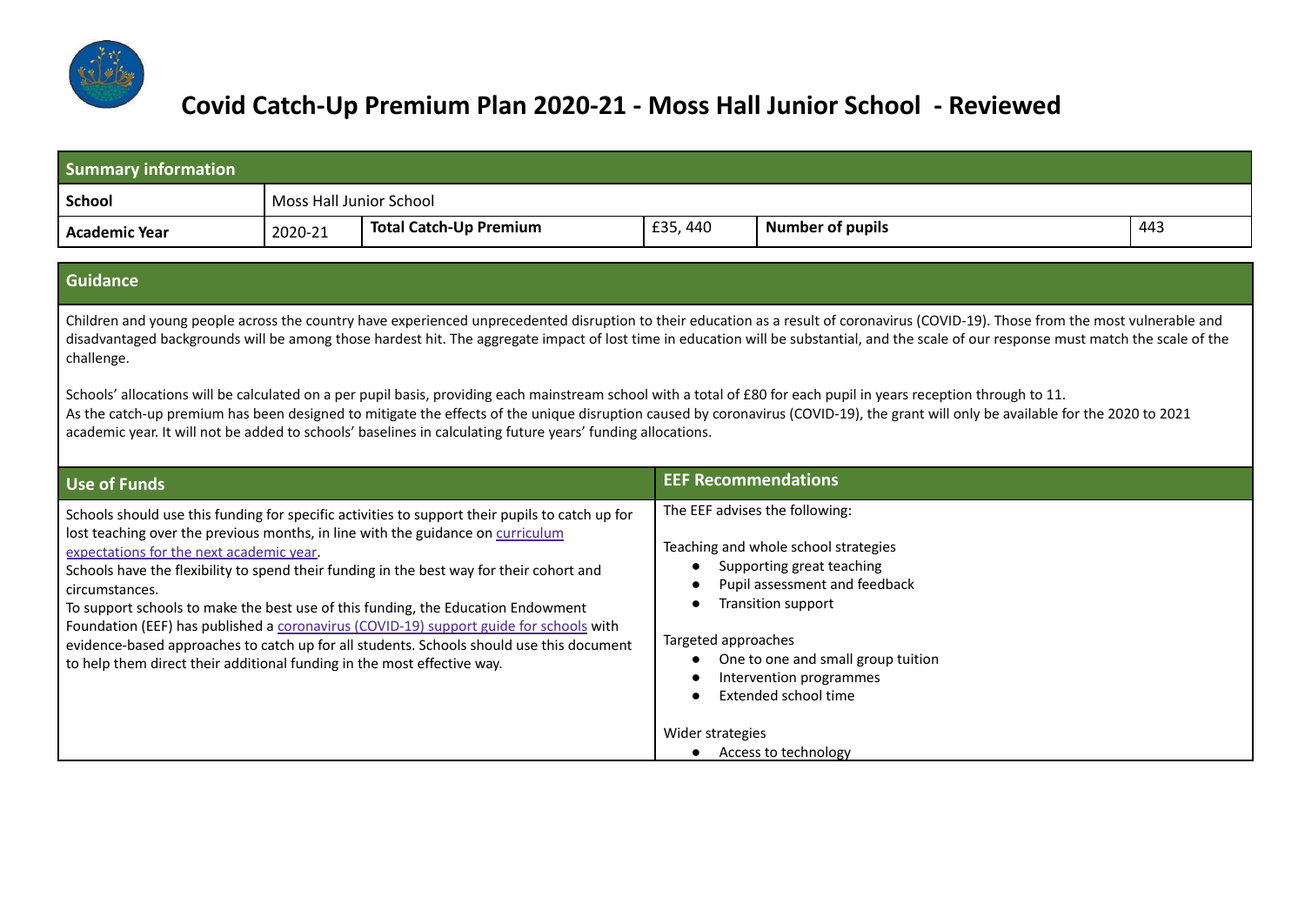|                | <b>Identified impact of lockdown</b>                                                                                                                                                                                                                                                                                                                                                                                                                                                                             |
|----------------|------------------------------------------------------------------------------------------------------------------------------------------------------------------------------------------------------------------------------------------------------------------------------------------------------------------------------------------------------------------------------------------------------------------------------------------------------------------------------------------------------------------|
| <b>Reading</b> | <b>Phonics</b><br>Year 3 & 4: Initial phonics assessments show that missing phonics catch up in year 2 and 3 has left this cohort with significant gaps in their phonics knowledge and application<br>skills.<br>Reading: NFER assessments have shown that nearly half the disadvantaged pupils are working below or towards the expected standard. Non-disadvantaged children are on<br>track or working within the standard range or above.                                                                    |
| <b>Writing</b> | Through analysis and moderation of writing we have identified that learning loss has been considerable in the art and craft of writing. Purpose and Audience, Cohesion,<br>proof reading accurately and punctuation are all areas of whole school focus. We have identified that over half of our disadvantaged children are working below or towards<br>the expected standard in writing                                                                                                                        |
| <b>Maths</b>   | Learning loss in the areas of addition, subtraction, multiplication and division; fractions, decimals and percentages are the biggest areas of learning loss or lack of retention.<br>Aspects of measurement, geometry and algebra that are typically taught in the summer term are areas that children will need increased input in during the spring and<br>summer term 2021.<br>NFER assessments have shown just under half of the disadvantaged children are working below or towards the expected standard. |
| Non-core       | The children now have more significant gaps in knowledge across the new curriculum. They may be less able to access pre-requisite knowledge when learning something new<br>and they are less likely to make connections between concepts and themes throughout the curriculum.                                                                                                                                                                                                                                   |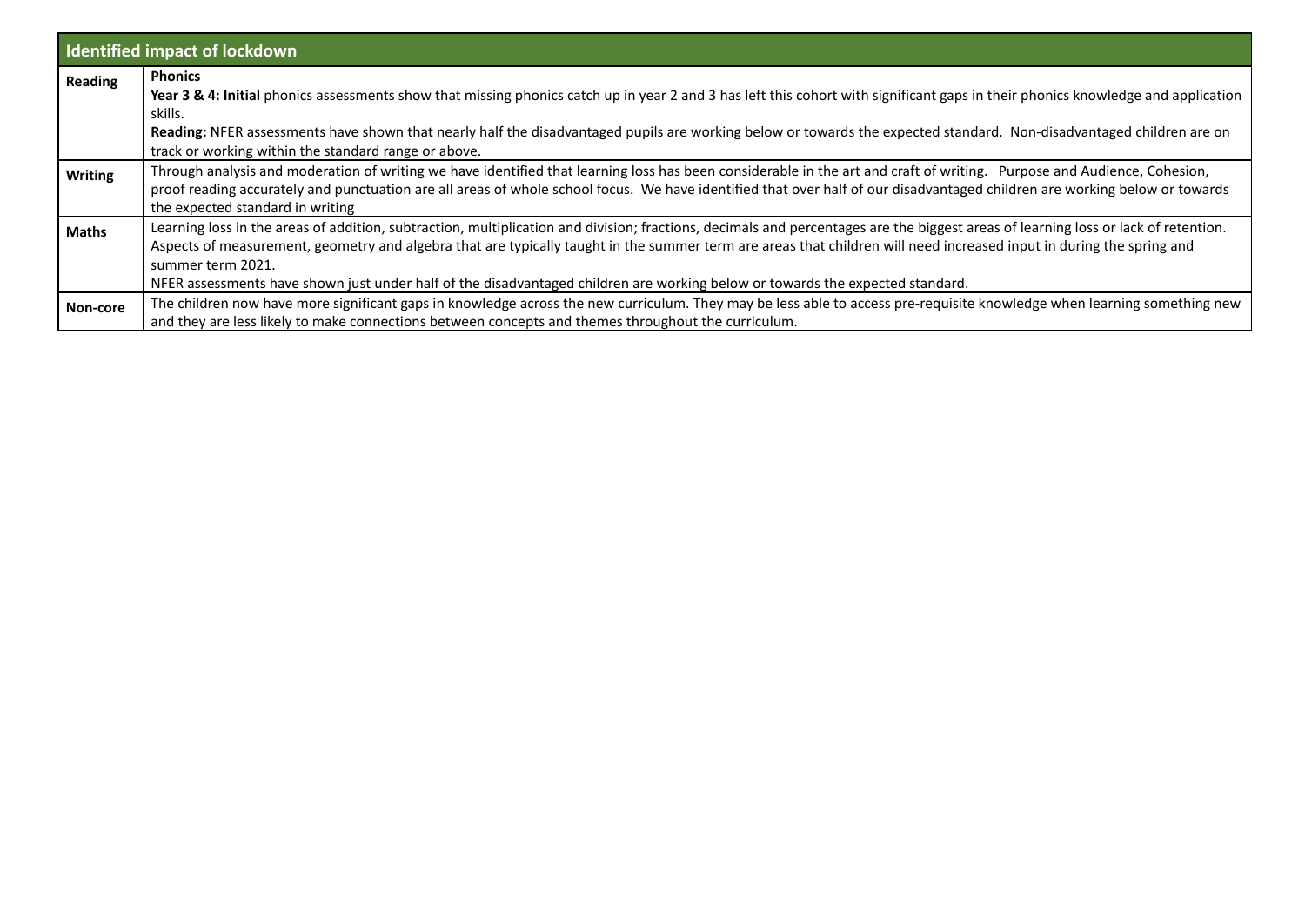|                                                                                                                            | Planned expenditure - The headings below are grouped into the categories outlined in the Education Endowment Foundation's coronavirus support guide for schools)                                                  |                                                                                                                                                                                                                                                                                                                                                                                                                                                                                                       |                                         |           |                                                |                                    |           |                        |
|----------------------------------------------------------------------------------------------------------------------------|-------------------------------------------------------------------------------------------------------------------------------------------------------------------------------------------------------------------|-------------------------------------------------------------------------------------------------------------------------------------------------------------------------------------------------------------------------------------------------------------------------------------------------------------------------------------------------------------------------------------------------------------------------------------------------------------------------------------------------------|-----------------------------------------|-----------|------------------------------------------------|------------------------------------|-----------|------------------------|
| i. Teaching and whole-school strategies                                                                                    |                                                                                                                                                                                                                   |                                                                                                                                                                                                                                                                                                                                                                                                                                                                                                       |                                         |           |                                                |                                    |           |                        |
| <b>Desired outcome</b>                                                                                                     | Chosen approach and costs allocated to the<br><b>Covid Catch Up Fund</b>                                                                                                                                          | Impact                                                                                                                                                                                                                                                                                                                                                                                                                                                                                                |                                         |           |                                                |                                    |           |                        |
| <b>Phonics</b><br>Improve our phonics                                                                                      | <b>Implement the Letters and Sounds</b><br>programme across Y3 & 4                                                                                                                                                | Data from Phonics Tracker assessments                                                                                                                                                                                                                                                                                                                                                                                                                                                                 |                                         |           |                                                |                                    | AD/HS     | Jan 21 and<br>on-going |
| teaching programme across<br>the school so that there is a<br>cohesive approach that<br>supports children making           | Training costs for TAs - refresher<br>Purchase of resources to undertake the<br>programme                                                                                                                         | <b>Phonics Phase</b><br>Phase 2<br>Phase 3<br>Phase 4                                                                                                                                                                                                                                                                                                                                                                                                                                                 | % average on entry<br>84%<br>62%<br>28% |           | % average on Exit<br>97%<br>94%<br>61%         | Change<br>$+13%$<br>$+32%$<br>+33% |           |                        |
| rapid progress from their<br>lower starting points in<br>order to achieve improved<br>outcomes across the school           | Purchase of additional books that can be<br>decoded at each stage<br>License cost of Phonics Tracker Software<br>TA time<br>£3700                                                                                 | Phase 2,3 and 5                                                                                                                                                                                                                                                                                                                                                                                                                                                                                       | 45%                                     |           | 77%                                            | $+32%$                             |           |                        |
| <b>Assessment and Precision</b><br><b>Planning for Progress</b><br>Teachers have identified<br>and are able to demonstrate | Purchase English advisory teacher hours to<br>support writing moderation and planning<br>support - 6 days @ £500/ day (£600)<br>Release time for teachers (£2,200)<br>Planning time for English leader (6 x £160= | Children who returned in September who in writing assessment had either:<br>1) Fallen back in Autumn term 2020 assessment compared with Summer 2020<br>2) Fallen back in Autumn term 2020 compared with a target set using the KS1 data<br>Progress in Writing (63 pupils)                                                                                                                                                                                                                            |                                         |           |                                                |                                    | <b>HS</b> | Jan 21 and<br>on-going |
| a very clear understanding<br>of gaps in knowledge for<br>individuals and their classes<br>across the AoLs in EYFS and     | £960)<br>£3760<br>Purchase and implement the NFER<br><b>Standardised Assessments for Years 3-6</b>                                                                                                                | <b>Main TA from Autumn to Summer</b><br>Less than expected progress<br><b>Expected progress</b>                                                                                                                                                                                                                                                                                                                                                                                                       |                                         | 0%<br>70% |                                                |                                    |           | Nov 20 and             |
| core subjects in KS1, and<br>use this to inform future<br>planning so that gaps are                                        |                                                                                                                                                                                                                   | More than expected progress<br>30%<br><b>Expected or more</b><br>100%<br>Attainment in writing (63 pupils)                                                                                                                                                                                                                                                                                                                                                                                            |                                         |           |                                                |                                    | SC        | on-going               |
| successfully filled ensuring<br>good progress can be made                                                                  | Complete termly tests (tests 3 x / year)<br>Record assessments on the NFER Data                                                                                                                                   |                                                                                                                                                                                                                                                                                                                                                                                                                                                                                                       |                                         |           |                                                |                                    |           |                        |
|                                                                                                                            | analysis suite<br>Use the individual and cohort level analysis to                                                                                                                                                 | <b>Below</b>                                                                                                                                                                                                                                                                                                                                                                                                                                                                                          | Autumn TA<br>10%                        | Summer TA | Change<br>$-5%$<br>5%                          |                                    |           |                        |
|                                                                                                                            | support planning for closing gaps across the<br>year group, in classes and for individuals<br>Additional Leadership time for year group                                                                           | <b>Working Towards</b><br>Expected<br><b>Greater Depth</b>                                                                                                                                                                                                                                                                                                                                                                                                                                            | 59%<br>32%<br>0%                        |           | 48%<br>$-11%$<br>38%<br>$+6%$<br>26%<br>$+26%$ |                                    |           |                        |
|                                                                                                                            | leaders to analyse and support teachers with<br>precision planning to close the gaps<br>£3700                                                                                                                     | <b>NFER</b><br>- NFER tests have been used in all year groups for reading and maths in the autumn and<br>summer term<br>- Results in autumn were analysed for individuals and for whole year groups.<br>- Lower scoring domains in both reading and maths were identified and then used as a<br>focus for planning in year groups and classes in order to close these gaps<br>- Individual analysis supported measuring attainment and progress and informed<br>discussions about teacher assessments |                                         |           |                                                |                                    |           |                        |
|                                                                                                                            | £7460                                                                                                                                                                                                             |                                                                                                                                                                                                                                                                                                                                                                                                                                                                                                       |                                         |           |                                                |                                    |           |                        |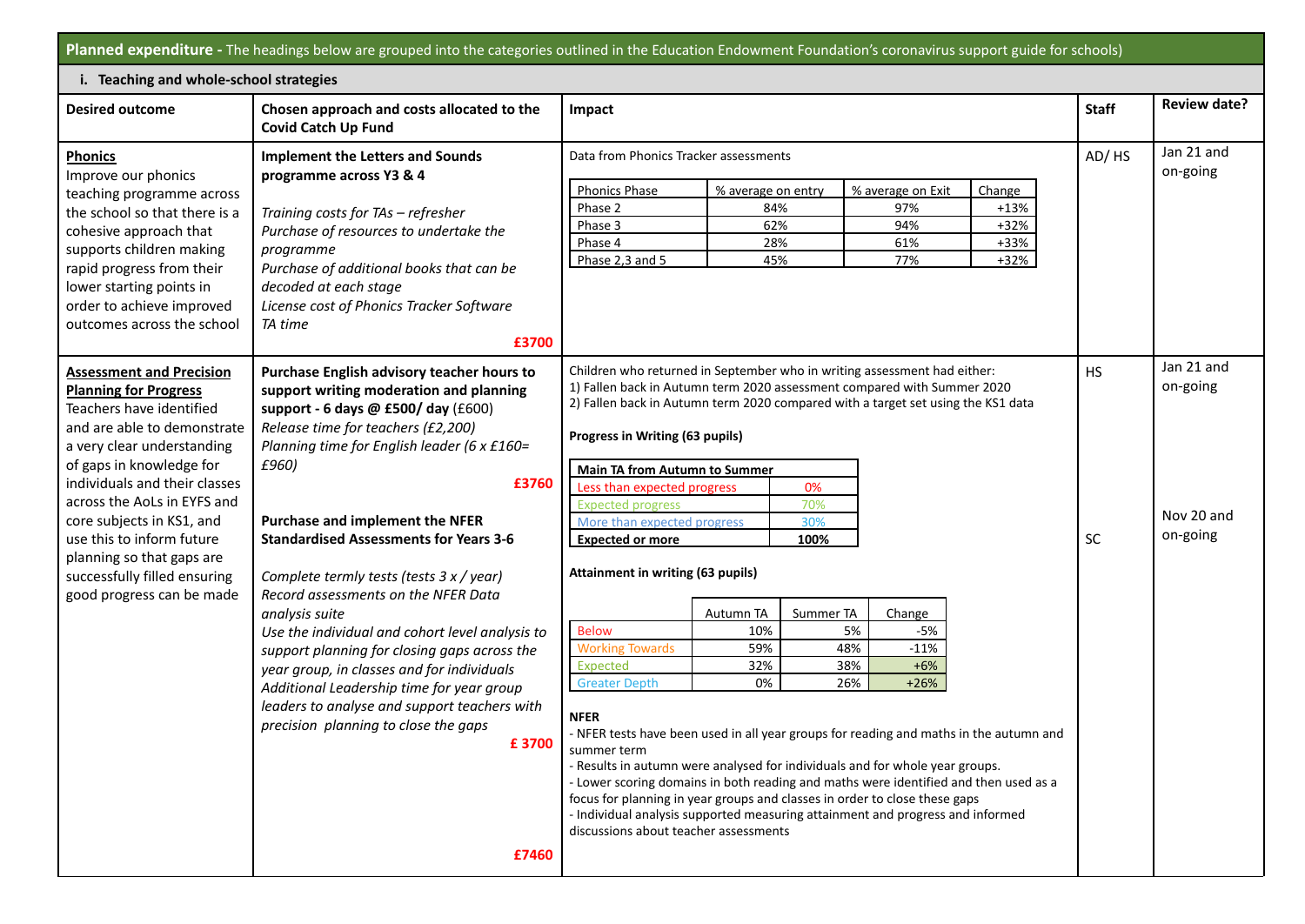| The Wider Curriculum<br>Foundation subjects will be<br>carefully planned and<br>regularly reviewed in year<br>group teams so that gaps in<br>the prerequisite knowledge<br>are identified and closed in<br>order for new content to be<br>successfully introduced and<br>learnt | Narrowing knowledge gaps in the wider<br>Curriculum<br>Time for Year Group teams to regularly review<br>each week's lessons and adjust planning<br>accordingly<br>Time for year group teams to review whole<br>units of work<br>Additional time for leaders and teachers to<br>update the next units of work with detailed<br>planning in non-core subjects<br>£3200 | <b>Pupil Book Study</b><br>training for leaders in order to delve into children's understanding and memory of<br>curriculum has led to further curriculum refinement and development. In addition<br>regular discussion groups have led to children's deeper understanding of vocabulary and<br>key concepts (DR)<br>Staff training on our teaching of writing has been linked in order to create assessment<br>opportunities for the end of units that also provide a range of opportunities and<br>audiences to write for | YGLs and<br>Subject<br>Leads | Nov 20 and<br>on-going |  |  |
|---------------------------------------------------------------------------------------------------------------------------------------------------------------------------------------------------------------------------------------------------------------------------------|----------------------------------------------------------------------------------------------------------------------------------------------------------------------------------------------------------------------------------------------------------------------------------------------------------------------------------------------------------------------|-----------------------------------------------------------------------------------------------------------------------------------------------------------------------------------------------------------------------------------------------------------------------------------------------------------------------------------------------------------------------------------------------------------------------------------------------------------------------------------------------------------------------------|------------------------------|------------------------|--|--|
| £14,160<br><b>Total budgeted cost</b>                                                                                                                                                                                                                                           |                                                                                                                                                                                                                                                                                                                                                                      |                                                                                                                                                                                                                                                                                                                                                                                                                                                                                                                             |                              |                        |  |  |

| <b>Targeted approaches</b><br>ii.                                                                                                                                                                                                                                                                                                                   |                                                                                                                                                                                                                                                                                                                                                                                                                                                                                                                                                                                                   |                                                                                                                |                                               |                                                |                                              |                                |                        |                     |
|-----------------------------------------------------------------------------------------------------------------------------------------------------------------------------------------------------------------------------------------------------------------------------------------------------------------------------------------------------|---------------------------------------------------------------------------------------------------------------------------------------------------------------------------------------------------------------------------------------------------------------------------------------------------------------------------------------------------------------------------------------------------------------------------------------------------------------------------------------------------------------------------------------------------------------------------------------------------|----------------------------------------------------------------------------------------------------------------|-----------------------------------------------|------------------------------------------------|----------------------------------------------|--------------------------------|------------------------|---------------------|
| <b>Desired outcome</b>                                                                                                                                                                                                                                                                                                                              | Chosen action/approach                                                                                                                                                                                                                                                                                                                                                                                                                                                                                                                                                                            | Impact (once reviewed)                                                                                         |                                               |                                                |                                              |                                | <b>Staff</b>           | <b>Review date?</b> |
| Intervention programmes<br>Quality evidence-based<br>interventions are carefully<br>allocated to individuals and<br>groups so that they are<br>successfully supported to<br>close the knowledge and<br>skills gaps exacerbated by<br>the Covid lockdown and<br>make rapid progress this<br>year and meet the<br>challenging targets set for<br>them | Children who returned in September and in April who in reading, writing and/or maths<br>assessment in Autumn had either:<br>1) Fallen back compared with Summer 2020<br>2) Fallen back when compared with a target set using the KS1 data<br>3) Particular focus on those who had been at WGD or targeted for WGD who has slipped<br>back<br>Reading (65 pupils)<br><b>Progress</b><br><b>Main TA from Autumn to Summer</b><br>0%<br>Less than expected progress<br>60%<br><b>Expected progress</b><br>More than expected progress<br>40%<br><b>Expected or more</b><br>100%<br><b>Attainment</b> |                                                                                                                |                                               |                                                |                                              | Various TAs<br>and<br>teachers | Jan 20 and<br>on-going |                     |
|                                                                                                                                                                                                                                                                                                                                                     | Maths<br>Third Space Learning – maths<br>$\bullet$<br>online tuition (£4600)<br>£12,600                                                                                                                                                                                                                                                                                                                                                                                                                                                                                                           | <b>Below</b><br><b>Working Towards</b><br><b>Expected</b><br><b>Greater Depth</b><br><b>Expected and above</b> | Autumn<br>TA<br>9%<br>52%<br>38%<br>0%<br>38% | Summer<br>TA<br>5%<br>31%<br>51%<br>14%<br>65% | Change<br>-5%<br>$-22%$<br>12%<br>14%<br>27% |                                |                        |                     |
|                                                                                                                                                                                                                                                                                                                                                     |                                                                                                                                                                                                                                                                                                                                                                                                                                                                                                                                                                                                   | Writing (63 pupils)                                                                                            |                                               |                                                |                                              |                                |                        |                     |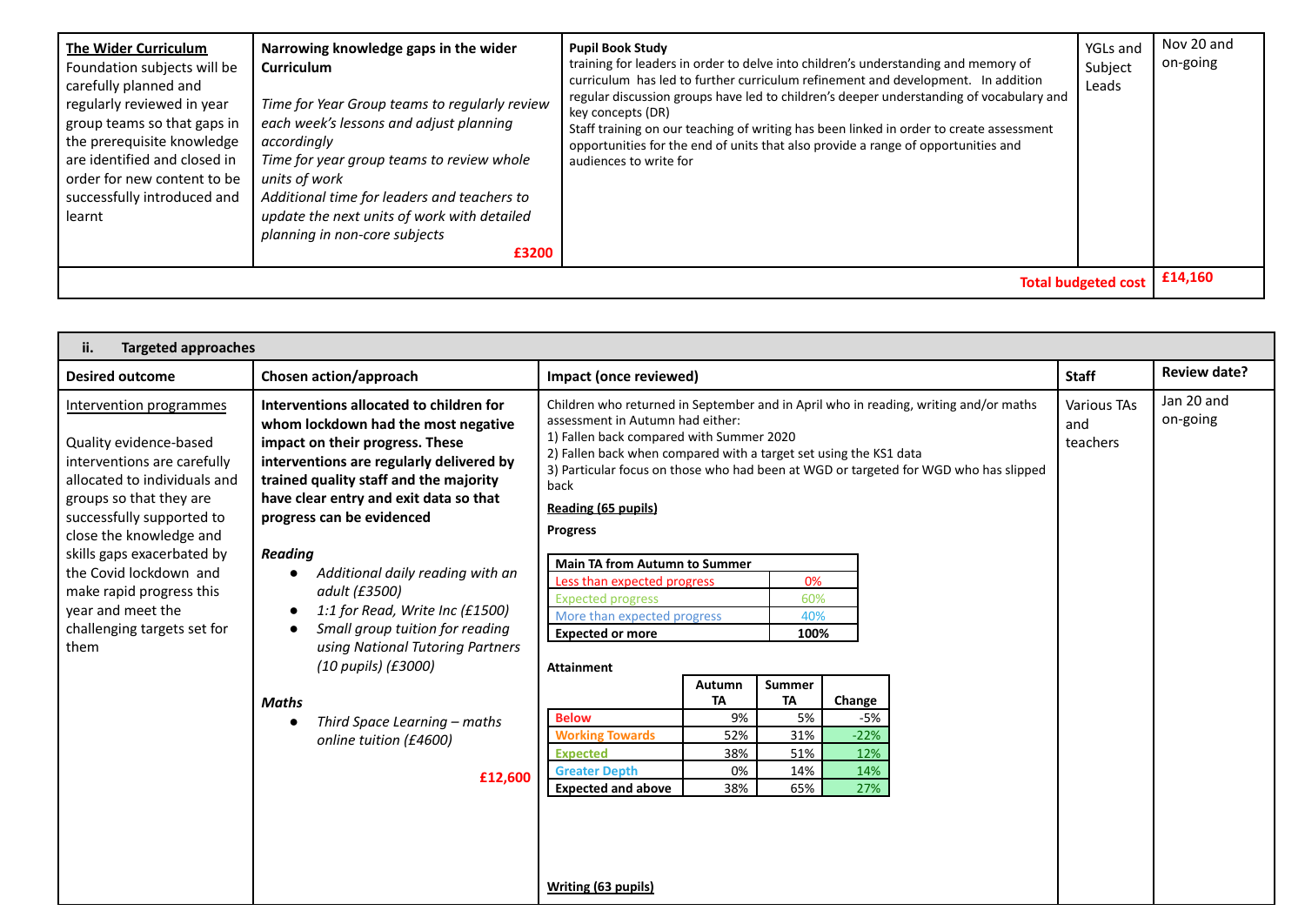|  | Progress                             |           |           |        |                            |         |
|--|--------------------------------------|-----------|-----------|--------|----------------------------|---------|
|  |                                      |           |           |        |                            |         |
|  | <b>Main TA from Autumn to Summer</b> |           |           |        |                            |         |
|  | Less than expected progress          |           | 0%        |        |                            |         |
|  | <b>Expected progress</b>             |           | 70%       |        |                            |         |
|  | More than expected progress          |           | 30%       |        |                            |         |
|  | <b>Expected or more</b>              |           | 100%      |        |                            |         |
|  | Attainment                           |           |           |        |                            |         |
|  |                                      | Autumn    | Summer    |        |                            |         |
|  |                                      | <b>TA</b> | <b>TA</b> | Change |                            |         |
|  | <b>Below</b>                         | 10%       | 5%        | $-5%$  |                            |         |
|  | <b>Working Towards</b>               | 59%       | 48%       | $-11%$ |                            |         |
|  | Expected                             | 32%       | 38%       | $+6%$  |                            |         |
|  | <b>Greater Depth</b>                 | 0%        | 26%       | $+26%$ |                            |         |
|  |                                      |           |           |        |                            |         |
|  | Maths (36 pupils)                    |           |           |        |                            |         |
|  | <b>Progress</b>                      |           |           |        |                            |         |
|  |                                      |           |           |        |                            |         |
|  | Main TA from Autumn to Summer        |           |           |        |                            |         |
|  | Less than expected progress          |           | 0%        |        |                            |         |
|  | <b>Expected progress</b>             |           | 64%       |        |                            |         |
|  | More than expected progress          |           | 36%       |        |                            |         |
|  | <b>Expected or more</b>              |           | 100%      |        |                            |         |
|  |                                      |           |           |        |                            |         |
|  | <b>Attainment</b>                    |           |           |        |                            |         |
|  |                                      | Autumn    | Summer    |        |                            |         |
|  |                                      | <b>TA</b> | <b>TA</b> | Change |                            |         |
|  | <b>Below</b>                         | 6%        | 6%        | 0%     |                            |         |
|  | <b>Working Towards</b>               | 61%       | 39%       | $-22%$ |                            |         |
|  | Expected                             | 33%       | 42%       | 8%     |                            |         |
|  | <b>Greater Depth</b>                 | 0%        | 14%       | 14%    |                            |         |
|  | Expected and above                   | 33%       | 56%       | 23%    |                            |         |
|  |                                      |           |           |        |                            |         |
|  |                                      |           |           |        | <b>Total budgeted cost</b> | £12,600 |

| <b>Wider Strategies</b><br>iii.                                                                                                                                          |                                                                                                                                                                               |                                                                                                                                     |                           |                                   |
|--------------------------------------------------------------------------------------------------------------------------------------------------------------------------|-------------------------------------------------------------------------------------------------------------------------------------------------------------------------------|-------------------------------------------------------------------------------------------------------------------------------------|---------------------------|-----------------------------------|
| <b>Desired outcome</b>                                                                                                                                                   | Chosen action/approach                                                                                                                                                        | Impact (once reviewed)                                                                                                              | <b>Staff lead</b>         | <b>Review date?</b>               |
| Home Learning in case of further lockdowns<br>or enforced periods of isolation                                                                                           | Ensure that all children can access and use the online<br>learning platform and make sure that other equipment is<br>ready for the children to take home at very short notice | Significant development of the Remote Learning<br>offer https://tinyurl.com/un7theyu<br>Parents more positive about the offer as we | SC, SD and<br><b>YGLS</b> | After any<br>further<br>lockdowns |
| Moss Hall Junior School's GSuite for<br>Education will be up and running and a<br>greater number of children and parents will<br>have the skills allowing them a greater | - Additional hours from the schools' ICT Support Service to<br>develop and maintain the platform                                                                              | developed it<br>"My son G actually enjoys taking part in the<br>online classes" (see folder of feedback)                            |                           |                                   |